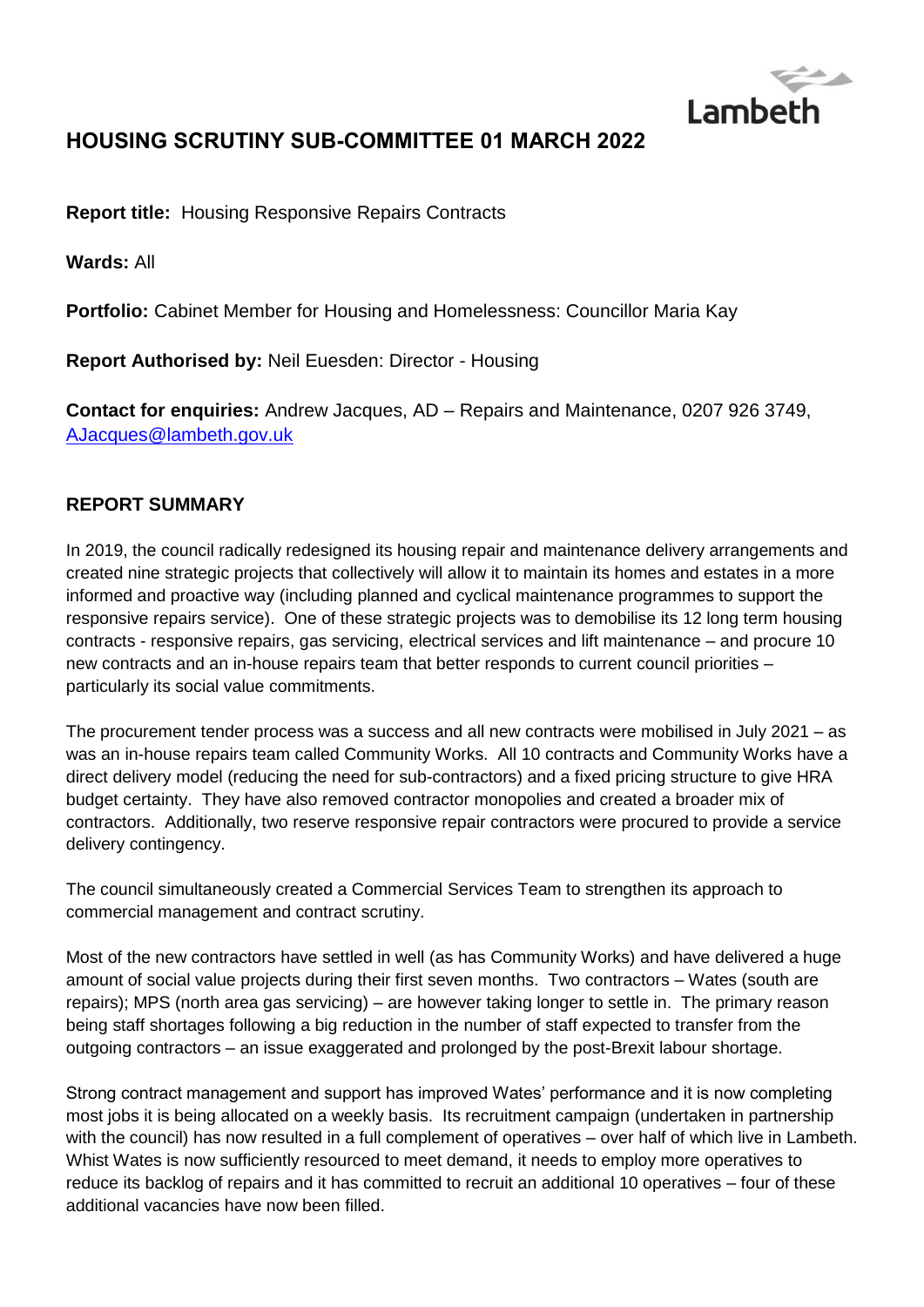The council has also appointed a change management specialist to work within the Wates team (at Wates' expense) to drive system and operational improvements. The Wates contract continues to be closely managed and is the subject of an improvement plan and contract remedy notices. Formal weekly operational meetings continue and Monthly Contract Meetings have been happening since contract commencement. Separate Risk Reduction meetings also take place.

In terms of MPS, this has presented a bigger challenge as it has been unable to recruit the necessary employees and has not shown signs of doing so in the near future – instead relying almost exclusively on subcontractors and agency workers. This has resulted in very poor performance and an untenable position – forcing the council to take emergency action and from 14 February 2022 it has diverted all gas services in the North to its two other gas contractors – T-Brown and OCO.

MPS is focusing on completing its existing gas servicing workload (approximately 600 services) under close council supervision and will not be providing gas servicing work in the new financial year. The council has developed a compliance resilience plan which, in summary, involves continuing the current emergency measures whilst simultaneously procuring new gas service provision in the north – a process that will take nine months to conclude.

# **FINANCE SUMMARY**

There are no financial implications that arise as a direct consequence of this report.

# **RECOMMENDATIONS**

1. To note the contents of this report.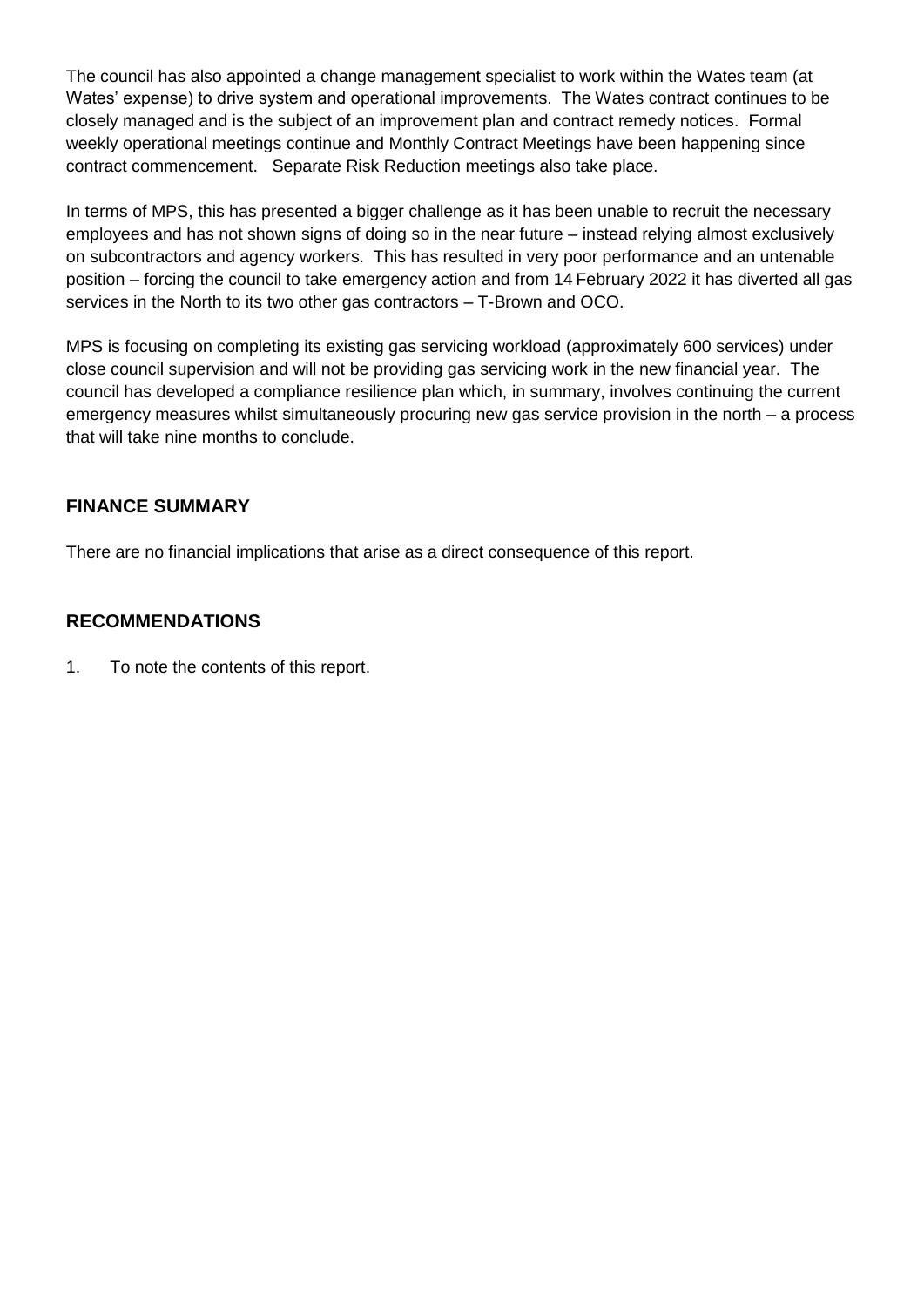# **1. CONTEXT**

# **Service Redesign**

- 1.1 Housing Services delivered most of its repair, maintenance and major work services via long term contracts procured over 10 years ago – and in many respects no longer aligned with current council priorities and technological advancements. With growing discontent amongst stakeholders, reprocuring the status quo was not an option. This prompted a radical review and redesign of housing delivery arrangements in 2019 and the creation of 9 strategic projects (75% complete and summarised in the table below) that will collectively transform the service and achieve the following strategic outcomes:
	- a) Quality and socially driven repair and estate maintenance contracts with inclusive pricing;
	- b) No contractor monopolies, less subcontracting, broader mix of contractors, reserve contractors;
	- c) Create in-house services where feasible;
	- d) Develop planned and cyclical maintenance programmes to support responsive repairs;
	- e) Prioritisation of communal repairs and disabled adaptations;
	- f) Significant investment in social value and environmental improvements;
	- g) Holistic approach to asset management;
	- h) Create a Resident Procurement Panel to help design and evaluate;
	- i) delivery arrangements;
	- j) Better use of technology and reliable council-owned data;
	- k) Long term investment planning;
	- l) Supply chain diversity and more opportunities for local SMEs;
	- m) Stronger clienting and better governance; and,
	- n) Protect leaseholders' rights to nominate contractors.
- 1.2 In the last 12 months the council has undertaken the following procurement work:
	- a) Demobilised the previous 12 long term repair and maintenance contracts
	- b) Mobilised 10 new repairs contracts
	- c) Mobilised a new block cleaning and concierge contract
	- d) Brought grounds maintenance in-house (delivered by Lambeth Landscapes)
	- e) Mobilised a combined street and estate cleaning contract (with Environmental Services)
	- f) Assembled and mobilised a borough-wide in-house repairs team (Community Works) focusing on communal repairs, disabled adaptations and more recently fire safety work
- 1.3 Procuring all of these contracts during the COVID pandemic presented a number of challenges but all were mobilised on time.

# **Resident Procurement Panel**

1.4 A resident procurement panel was set up to help design the contracts and were involved in the evaluation process. The contracts are also designed to reduce repair demand and legal disrepair over time and the price-per-property model is allowing surveyors to move away from desk-based administrative functions and spend more time in the community and auditing the quality of completed repair work.

# **Broader Mix of Contractors**

1.5 The contracts remove the current service monopolies (now have different North & South contractors) and provide a broader mix of contractors through service-specific contracts. Furthermore, the contracts demand that the majority of work is delivered by employees – not subcontractors – and we have visibility of individual staff delivering each contract. The contracts' inclusive pricing structures (price-per-property) commercially incentivises a right-first-time ethos and allows for more accurate budgeting.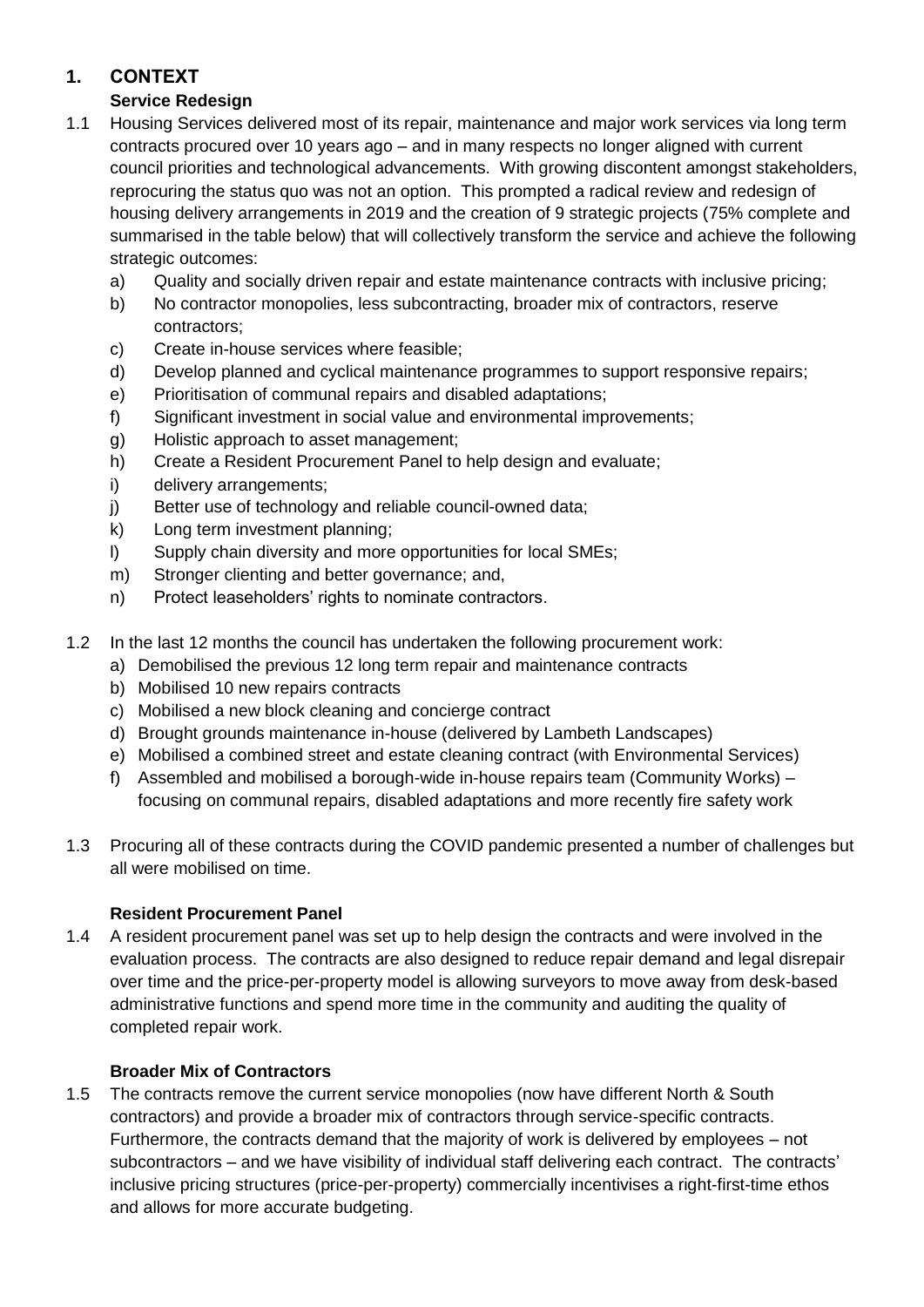| <b>In-house Repairs Team</b><br>("Community Works")<br><b>Communal repairs</b><br>۰<br><b>Disabled adaptations</b>                                                                                                                                                                      | <b>New</b><br><b>Repair and Maintenance</b><br><b>Contracts (x10)</b><br>Responsive repairs & voids<br><b>Gas and electrical servicing</b><br>$\bullet$<br><b>Lift maintenance</b>                              | <b>Call Centre Solution</b><br><b>Digital assistant</b><br><b>Expert call handlers</b><br>$\bullet$                                                                                                                                                         |
|-----------------------------------------------------------------------------------------------------------------------------------------------------------------------------------------------------------------------------------------------------------------------------------------|-----------------------------------------------------------------------------------------------------------------------------------------------------------------------------------------------------------------|-------------------------------------------------------------------------------------------------------------------------------------------------------------------------------------------------------------------------------------------------------------|
| <b>In-house</b><br><b>Grounds Maintenance Team</b><br><b>Lambeth Landscapes</b>                                                                                                                                                                                                         | <b>Unify</b><br><b>Estate Cleaning</b><br>and Street Cleansing<br><b>Cleaning external areas</b>                                                                                                                | <b>New</b><br><b>Block Cleaning</b><br>and Concierge Contract<br><b>Cleaning internal areas</b><br>$\bullet$<br><b>Concierge service</b><br>۰                                                                                                               |
| <b>Strategic Asset Partner</b><br>Asset management strategy<br>$\bullet$<br><b>Stock condition surveys</b><br>$\bullet$<br>Long-term investment<br>$\bullet$<br>planning<br>Procurement<br>$\bullet$<br>Compliance; disrepair<br>$\bullet$<br>reduction<br>Social & environmental value | <b>Asset Delivery Partners (x2)</b><br><b>Technical support on major</b><br>$\bullet$<br>work projects<br>Train and empower council<br>$\bullet$<br>delivery teams<br>Self-delivery within 3 years<br>$\bullet$ | <b>Dynamic Purchasing System</b><br><b>Efficient project-specific</b><br>$\bullet$<br>procurement<br>Diversify the supply chain<br>$\bullet$<br><b>Tiered approach</b><br>$\bullet$<br>Accessible ring-fenced<br>opportunities<br><b>Best fit contracts</b> |

# **Appointments**

1.6 The council has bought its own Dynamic Resource Scheduling System so that it no longer relies on separate contractor systems and has total visibility over appointments and each operative's diary. This single source of appointment information ensures we know exactly what operative resource is being allocated to each repair and the volume of appointments being kept across the borough.

# **Resident Portal for Repairs**

1.7 The council has gone live its Resident Portal for Repairs (MyRepairs) and the general feedback from residents has been very positive. The portal's website page (MyHousingonline) is one of the most visited council site (second only to the Lambeth homepage) and 13,091 tenants have signed up together with 3,176 homeowners. The additional and instantaneous avenue to raise repairs includes the ability for residents to upload images and select their own appointment day and time on the council's Dynamic Resource Scheduling System.

# **2. PROPOSAL AND REASONS**

# **New Repair and Maintenance Contracts**

- 2.1 The procurement tender process was a success and all new contracts were mobilised in July 2021 – as was the in-house repairs team (Community Works). Most of the new contractors have settled in well (as has Community Works) and met most of the key strategic outcomes – listed below – that these particular contracts and delivery arrangements were designed to achieve:
	- a) Total visibility of repair appointments through the councils own appointment system**;**
	- b) Direct real-time interfacing between council and contractor management systems**;**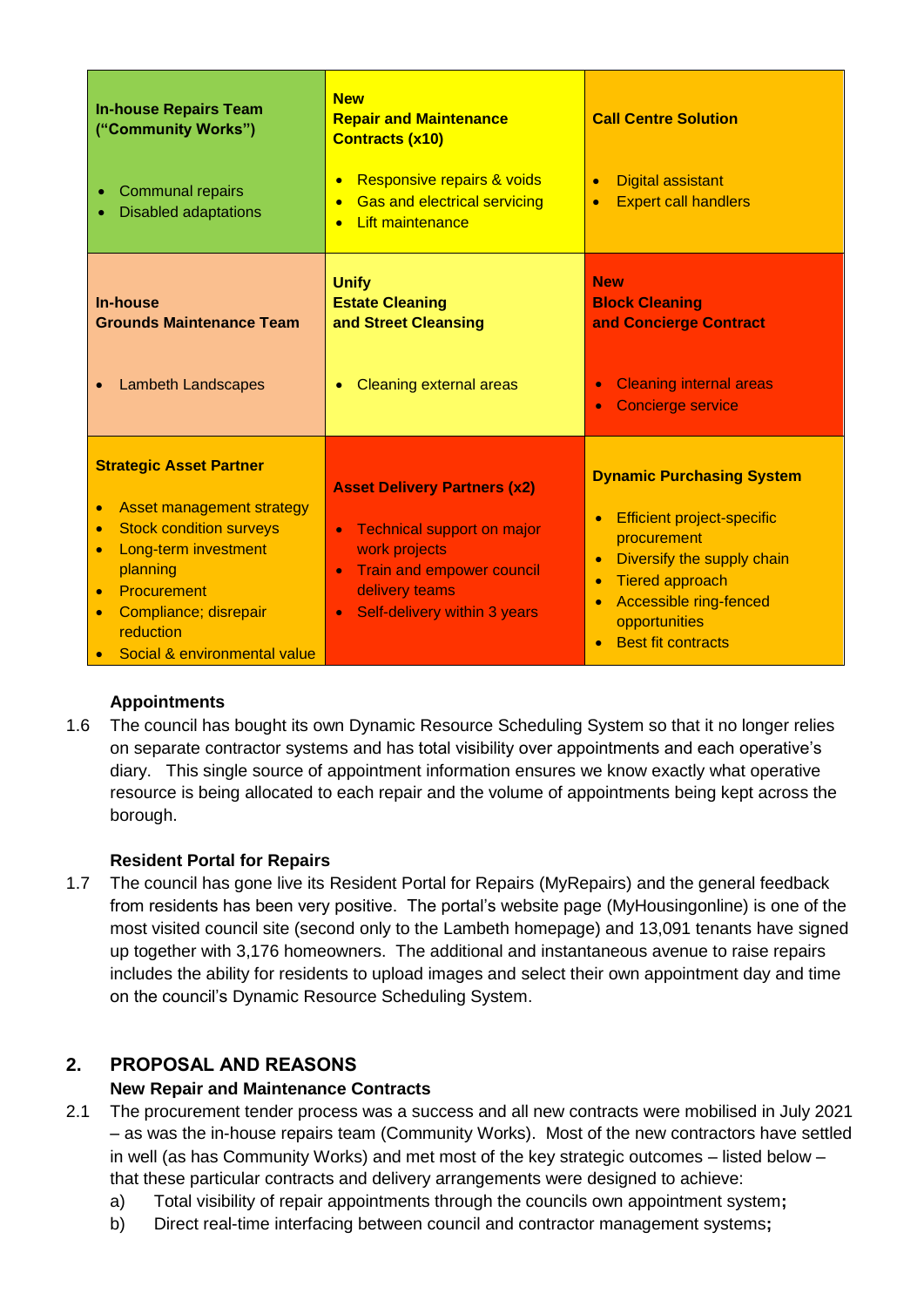- c) Transparent and dynamic performance reporting (using Power BI)**;**
- d) Removing service monopolies (no individual contractor can provide a borough-wide service)**;**
- e) Broader mix of contractors with reduced reliance on subcontractors**;**
- f) Most work delivered by employees increasing quality, transparency and control**;**
- g) Recruitment carried out in partnership with the council and targeted at Lambeth residents**;**
- h) Inclusive price-per-property fixed pricing model to give budget certainty; and,
- i) Two reserve contractors in place**.**
- 2.2 The contracts have also achieved a huge amount of social value projects during their first seven months. Two contractors – Wates (south area repairs); MPS (north area gas servicing) – are however taking longer to settle in. The primary reason being staff shortages following a big reduction in the number of staff expected to transfer from the outgoing contractors – an issue exaggerated and prolonged by the post-Brexit labour shortage.

# **Performance Indicators**

- 2.3 A suite of key performance indicators have been developed with the Resident Procurement Panel to reflect key repair journey and service recipient priorities. A number of the KPIs include deductions from the contractors' monthly payment applications if minimum levels of performance are not met.
- 2.4 The council has developed a complete new suite of Power BI performance reports that cover all of the key performance indicators for repairs. These new reports allow performance to be reviewed at borough level, neighbourhood level and operative level – allowing for informed and targeted improvement activity where necessary.

# **Responsive repairs**

- 2.5 Over 20,000 responsive repairs have been completed in the last seven months. Fortem are performing considerably better than Wates completing 9/10 orders on time - in an average of 11 days - and 9/10 repairs are passing council's quality inspections. Fortem are also keeping nearly 9/10 appointments and 8/10 residents are reporting satisfaction with the quality of their work. 7/10 residents are reporting satisfaction with the quality of Wates' work but it is only keeping 5/10 appointments. Both Fortem and Wates inherited a big backlog of repairs from the outgoing repairs contractor – Mears – and this is steadily reducing. To help complete the outstanding work and allow contractors to focus on current work orders, the council is now allocating legacy work to one of its reserve contractors – Breyer.
- 2.6 The latest key performance for Fortem and Wates is set out in the following table and graphs. The main area of improvement focus is Wates' appointment performance and resourcing for both contractors – all essential to increasing satisfaction.

| Area                                                   | <b>North</b>  | <b>South</b> |
|--------------------------------------------------------|---------------|--------------|
| <b>Contractor</b>                                      | <b>Fortem</b> | <b>Wates</b> |
| Resident satisfaction with the quality of their repair | 82%           | 77%          |
| Was the tradesperson polite and helpful                | 91%           | 97%          |
| Was the property left clean and tidy                   | 100%          | 97%          |
| Repairs completed on time                              | 93%           | 69%          |
| Average time to complete a repair                      | 11.47 days    | $19.6$ days  |
| Appointments kept                                      | 86%           | 52%          |
| Repairs passing the council's post inspection          | 97.03%        | 98.42%       |

# **Table 1 - January Repairs Performance**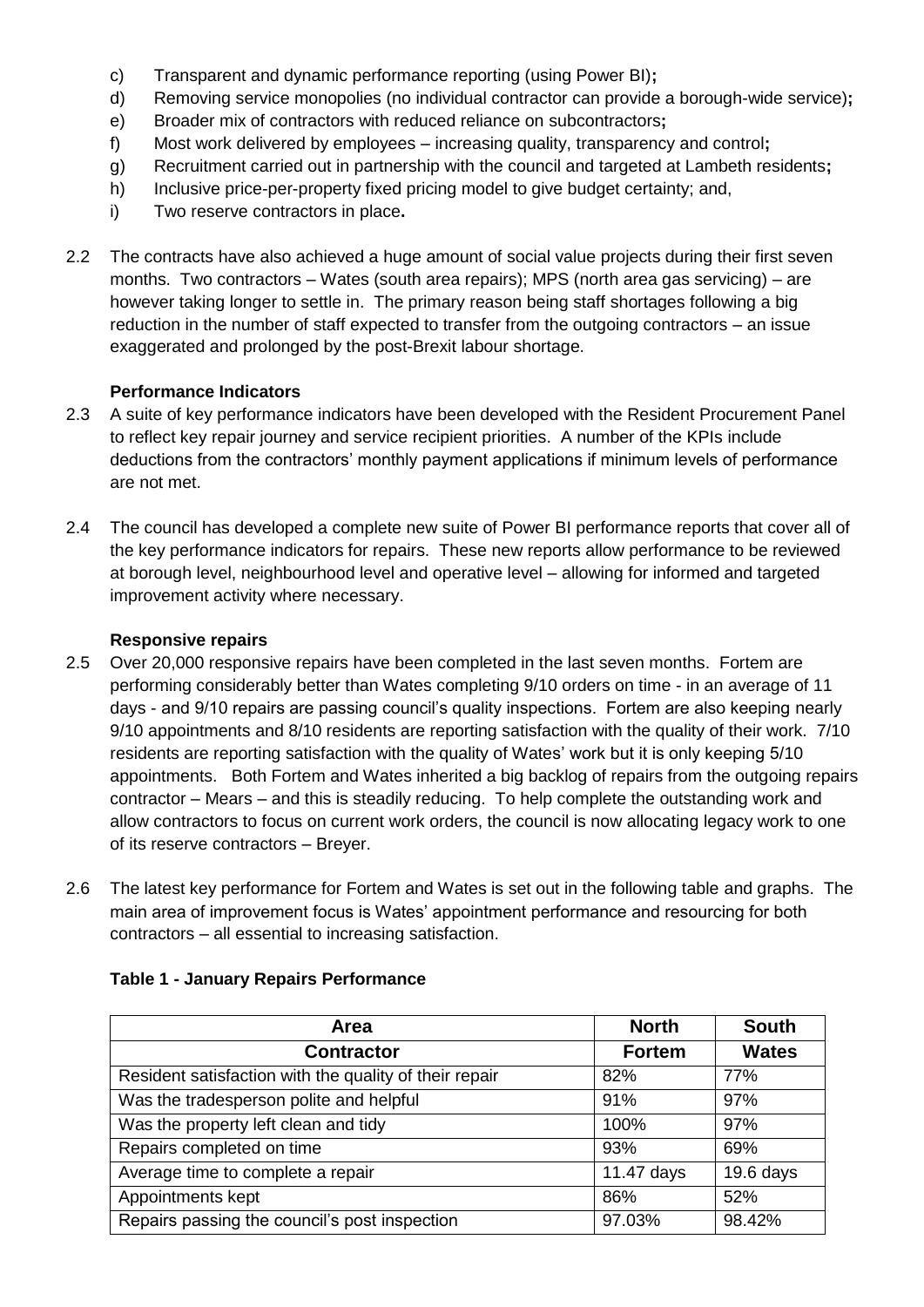



# **Void property repairs**

2.7 Fortem and Wates are completing voids in an average of 15 days and 21 days respectively against a target of 10 days. This performance is subject to additional scrutiny and a number of south area voids have been passed to Community Works and the reserve contractor to allow Wates to complete all outstanding voids. Also, the council is working to issue voids in a more regular way – rather than issuing them in batches that causes a bottleneck and delays.

# **Table 2 - January Voids Performance**

| Area                                                   | <b>North</b>  | <b>South</b> |
|--------------------------------------------------------|---------------|--------------|
| <b>Contractor</b>                                      | <b>Fortem</b> | <b>Wates</b> |
| Average time to repair a void to the lettable standard | 15.31 days    | 21 days      |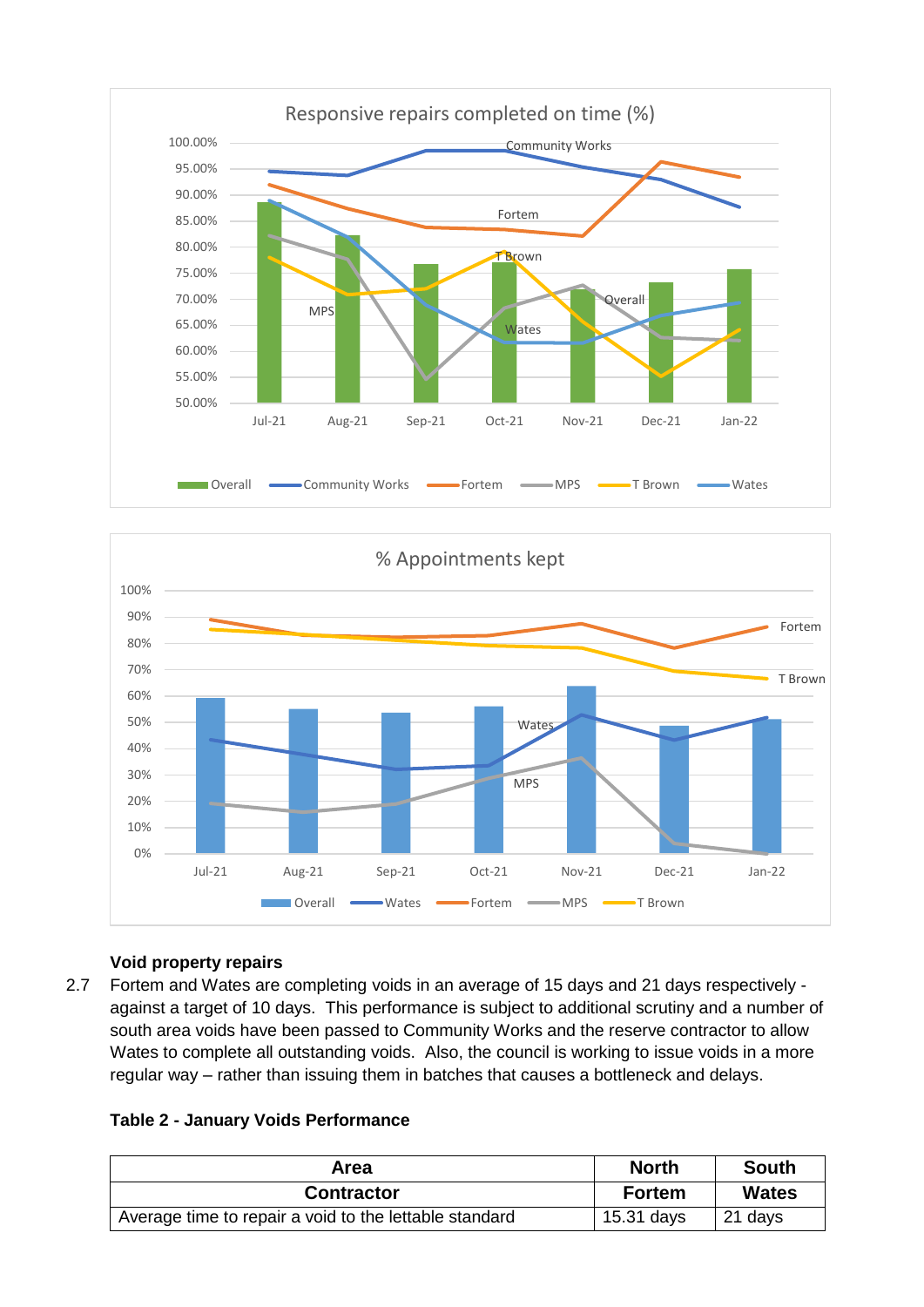# **Commercial Management**

- 2.8 Whilst procuring the new contracts, the council simultaneously created a Commercial Services Team to strengthen its approach to commercial management and contract scrutiny. This was a key commitment it made when redesigning the service. The key commercial activities now being undertaken include:
	- a) Fortnightly Commercial Meetings;
	- b) Monthly Risk Management Meetings;
	- c) Budget monitoring and year-end forecasting;
	- d) Forensic analysis of all applications for payment;
	- e) Continuous monitoring of the contracts' fixed price arrangements;
	- a. Applying financial deductions linked to KPI Performance;
	- f) Undertaking subcontractor audits;
	- g) Undertaking and commissioning annual reviews;
	- h) Reviewing and calculating annual indexation provisions;
	- i) Monitoring commercial trends and applying corrective measures;
	- j) Co-ordinating social value projects;
	- k) Social Value contributions into the council's Social Value Programme;
	- l) Supporting operational teams;
	- m) Managing new procurements; and,
	- n) Commissioning and supporting independent audits continuous and ad-hoc.

# **Contract Management**

- 2.9 Contract management has also been increased on the new contracts and also reflected in the new contract terms (prepared by the council's framework lawyers specifically for these contracts) – creating more robust and straightforward remedy and default arrangements. The key contract management activities now being undertaken include:
	- a) Monthly Contract Review Meetings;
	- b) Weekly Operational Meeting;
	- c) Daily review of Power BI performance reports and challenging contractor on key measures;
	- d) Review of monthly repairs satisfaction survey;
	- e) Monthly H&S reports and incident alerts;
	- f) Weekly Contact Centre Operational Meeting;
	- g) Monthly Contact Centre Customer Experience Meeting;
	- h) Applying default measures;
	- i) Establish payment deductions for poor performance;
	- j) Close monitoring of Improve Plan progress;
	- k) Weekly reviewing of contractor staffing structures; and,
	- l) Undertaking and commissioning of 6 month reviews

# *Wates*

- 2.10 Strong contract management and support has improved Wates' performance and it is now completing most jobs it is being allocated on a weekly basis. Its recruitment campaign undertaken with the council has now resulted in a full complement of operatives – over half of which live in Lambeth. Whist Wates is now sufficiently resourced to meet demand, it needs to employ more operatives to reduce its backlog of repairs and it has committed to recruit an additional 10 operatives – four of these additional vacancies have now been filled.
- 2.11 The council has also appointed a change management specialist to work within the Wates team (at Wates' expense) to drive system and operational improvements. The Wates contract continues to be closely managed and is the subject of an improvement plan and contract remedy notices – essentially a twin track approach of support and formal default measures. Formal weekly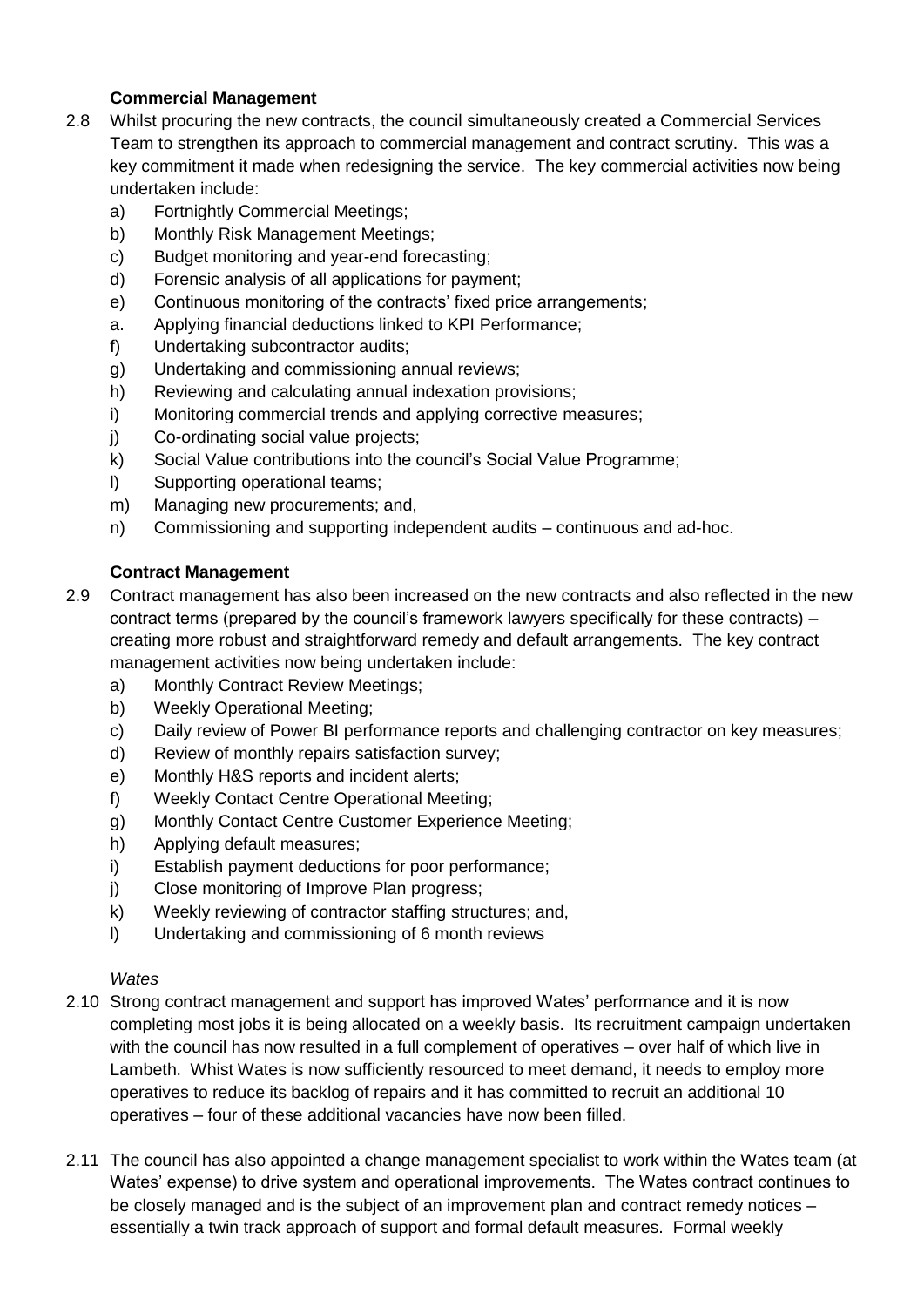operational meetings continue and Monthly Contract Meetings have been happening since contract commencement. Separate Risk Reduction meetings also take place and there is a separate weekly meeting with their CEO with clear service and improvement expectations given.

*MPS*

- 2.12 MPS has presented the biggest challenge of all 10 contracts as it has been unable to recruit the necessary employees and is not showing signs of doing so in the near future – instead relying almost exclusively on subcontractors and agency workers. This has resulted in very poor performance. The council has worked closely with MPS and supported it to address and improve the situation but despite best efforts, resourcing and performance has shown no sign of real improvement. This is an untenable position and to maintain gas compliancy, the council has taken emergency action and from 14 February 2022 it diverted all gas services in the North to its two other gas contractors – OCO and T-Brown.
- 2.13 MPS is focusing on completing its existing gas servicing workload (approximately 600) under close council supervision and will not be providing gas servicing work in the new financial year. The council has developed a compliance resilience plan which, in summary, involves continuing the current emergency measures whilst simultaneously procuring new gas service provision in the north – a process that will take nine months to conclude.

# *Housing Call Centre*

2.14 In addition to latent COVID demand, the mis-prioritisation of repairs is also hindering Fortem's and Wates' performance. Despite most repairs being quite involved, nearly 50% of orders are being allocated a 2hr or 24hr target – forcing many orders to miss their completion target. A lot of work is being done around this which going forward will help Wates and Fortem improve their performance and allocate their resource is a more planned and sustainable way.

#### **Contract Governance and Assurance**

2.15 The delivery of the 10 contracts is being monitored within the Total Resident Services Transformation Programme (TRST) with oversight by the Delivery Assurance Board. The Board has had an initial meeting is going to meet weekly with the repairs team to track progress – with particular emphasis on Wates and MPS. Additionally, all contracts are subject to the council's continuous auditing programme and there will a detailed annual review of each contract.

# **Lessons Learnt**

2.16 Whilst the new contracts have delivered most of the strategic outcomes they were designed to achieve, there have been a number of lessons the council has learnt from this process and the previous contracts. The key lessons are as follows:

# a) **Robust Contract Management**

Learning from the previous contracts has prompted an enhanced approach to contract management and the creation of a Commercial Services Team. This is working well and on most contracts has increased performance: Fortem is responding well - as is T-Brown (south gas contractor), the electrical contractors and lift contactors. The council is also increasing its post inspections to ensure this remains the case.

On future procurements, the council will apply the following learning from the mobilisation of the 10 new contracts:

#### b) **Backlog repairs**

During the latter stages of the tender process and upon not being shortlisted for the final stage, the previous contractor allowed a large backlog of repairs to accumulate. Whilst the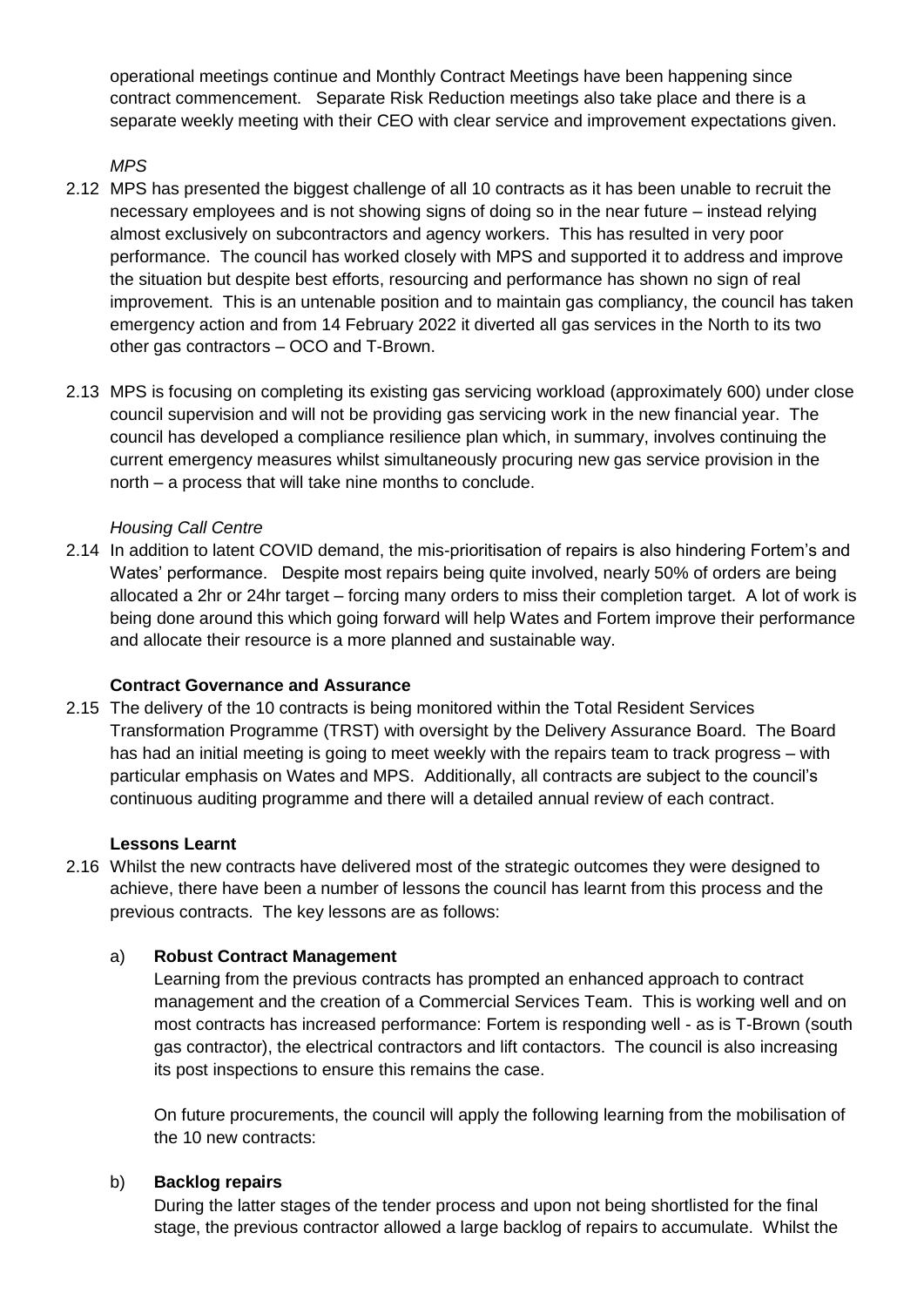bidding contractors all committed to clear the backlog if appointed, the volume as prolonged this exercise. On future wholesale re-procurement projects, the council will implement a resilience contract whereby an alternative contractor can support the outgoing contractor in undertaking outstanding work to limit the build-up of work at contract handover.

### c) **Latent COVID demand**

Whilst the backlog of repairs was apparent, better anticipation of a wave of latent COVID demand should have been better anticipated. Although this demand is temporary, it has prolonged the contractors' settling in period. If a similar situation presents itself on future procurements, backup contracting resource should be appointed from the get-go in anticipation of this latent demand.

#### d) **Staggered mobilisation**

Mobilising 10 high value and complicated contracts at once presents a challenge in itself – let alone in the middle of a COVID pandemic. Whilst it is neater to have simultaneous start and end dates, it would be less resource intensive – or at least remove pinch points – on future multi-workstream procurements if the pre-contract mobilisation stages were staggered (the timetable did not allow for this on this particular procurement project).

#### e) **Reserve contracts for gas**

Past experience on the responsive repairs contracts informed the requirement to have reserve contracts if possible. Two reserve contracts (north and south) were therefore put in place for the responsive repairs contracts and set up on the council's Northgate system. This is proving invaluable as the council is now able to allocate outstanding work to a reserve contractor in a seamless and transparent way. On future procurements, the council will do the same on the gas servicing contracts.

#### f) **TUPE**

The service delivery issues faced by Wates and MPS primarily stem from fewer staff transferring from the outgoing contractor than indicated on its initial TUPE list. Whilst the transfer was between two third parties, if this results in resourcing issues, the council and its residents suffer the impact. Accordingly, on future contracts with large-scale TUPE transfers, the council will engage a HR specialist and / or employment law specialist to be intimately involved in the process to ensure the transfer arrangements are as anticipated.

# g) **Advanced recruitment campaign / post-Brexit labour shortage**

Most big procurements, regardless of TUPE implications, require some degree of early recruitment activity – and in partnership with the council. On future procurement projects, the council will work with contractors to develop a recruitment campaign and form links with employment partners to prompt interest and inform support needs ahead of mobilisation. This is even more important during the current post-Brexit labour shortage.

#### **Repairs Handbook**

2.17 The resident's Repairs Handbook was updated in 2021 to coincide with the new contracts and also included information about additional resource supporting vulnerable residents, new repair contractors and repair timescales. A further update is underway for 2022 to change some of the language to reflect the current work being done to create a more empathetic and accountable culture towards residents – including a condensation and mould charter.

# **3. FINANCE**

3.1 There are no financial implications that arise as a direct consequence of this report.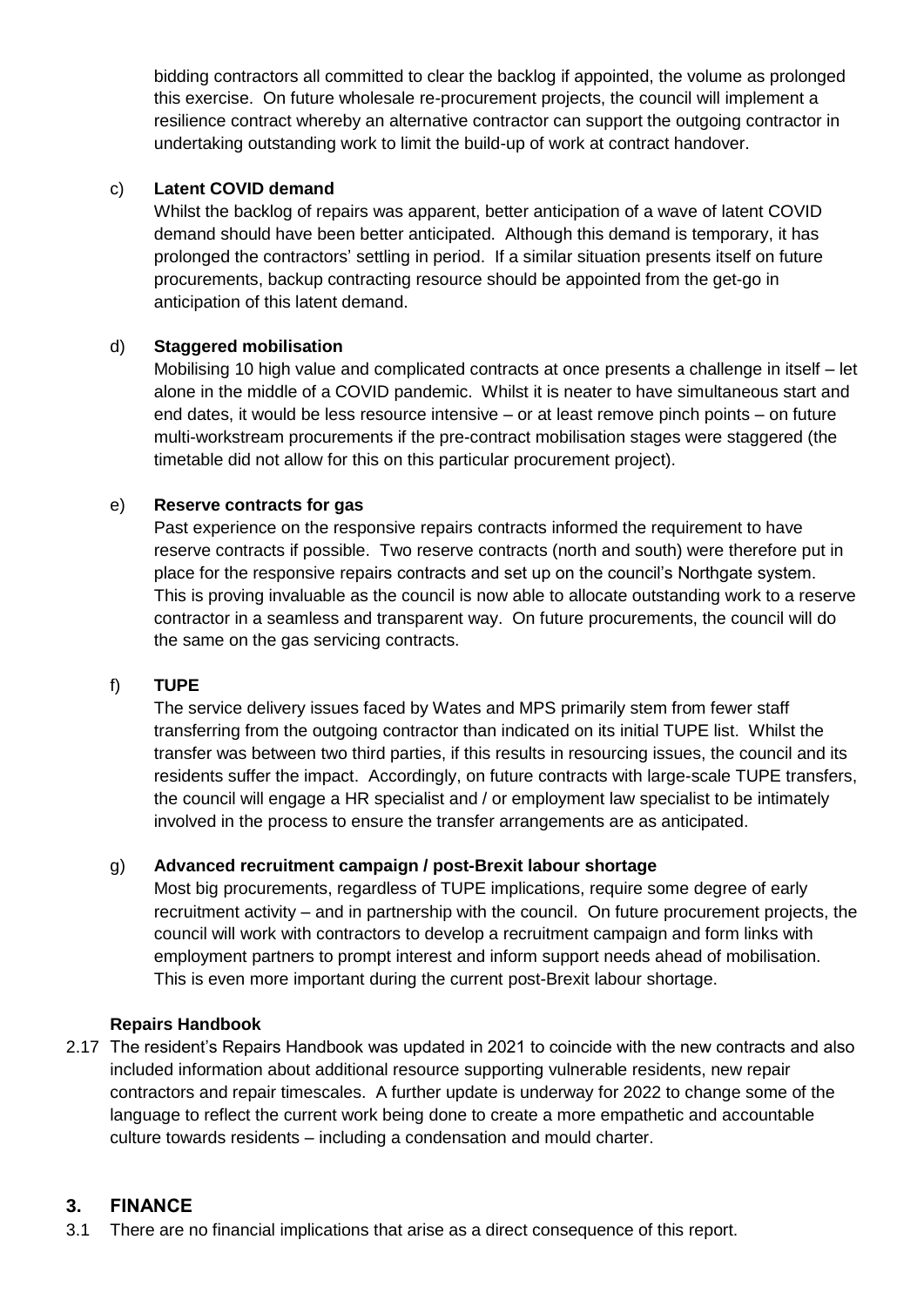# **4. LEGAL AND DEMOCRACY**

- 4.1 There are no specific legal implications arising out of this report.
- 4.2 Section 149 of the Equality Act 2010 sets out the new public sector equality duty replacing the previous duties in relation to race, sex and disability and extending the duty to all the protected characteristics i.e. race, sex, disability, age, sexual orientation, religion or belief, pregnancy or maternity, marriage or civil partnership and gender reassignment.
- 4.3 The public sector equality duty requires public authorities to have due regard to the need to:
	- a) Eliminate unlawful discrimination, harassment and victimisation;
	- b) Advance equality of opportunity; and
	- c) Foster good relations between those who share a protected characteristic and those who do not.
- 4.4 Part of the duty to have "due regard" where there is disproportionate impact will be to take steps to mitigate the impact and the Council must demonstrate that this has been done, and/or justify the decision, on the basis that it is a proportionate means of achieving a legitimate aim. Accordingly, there is an expectation that a decision maker will explore other means which have less of a disproportionate impact.
- 4.5 The Equality Duty must be complied with before and at the time that a particular policy is under consideration or decision is taken – that is, in the development of policy options, and in making a final decision. A public body cannot satisfy the Equality Duty by justifying a decision after it has been taken.
- 4.6 There were no further comments from Democratic Services.

# **5. CONSULTATION AND CO-PRODUCTION**

- 5.1 The procurement process was been developed, from the outset, with residents, members and officers to ensure the newly designed housing contracts have a high degree of coproduction. The tender documentation and contracts were also designed to respond to the recommendations of a repairs Task and Finish Group and priorities that came out of workshops with the Council's Resident Procurement Panel (a resident-based advisory and consultative panel set up to assist the Council design, procure and manage the suite of new housing repair and maintenance contracts and direct delivery arrangements).
- 5.2 The involvement of the RPP will continue and members will play a key role in the future monitoring and review of the service.

# **6. RISK MANAGEMENT**

6.1 The main risks that have an impact on the successful delivery of the Housing responsive repairs contracts are set out below:

# **Table 3 – Risk Register**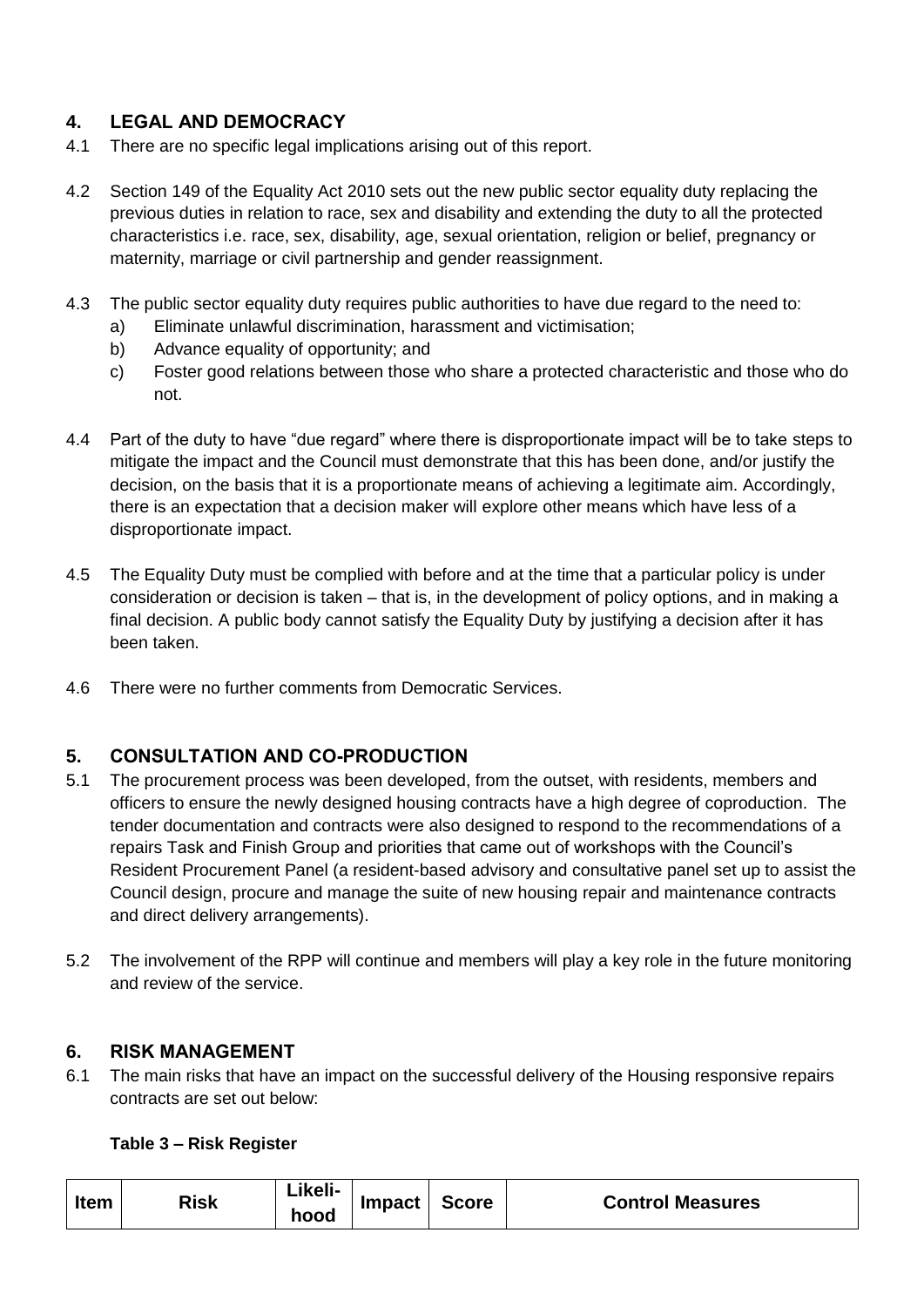| 1. | Latent COVID-19<br>demand                                                                                                                     | $\overline{4}$ | 4              | 16 | Contractors deploying additional resources<br>to deliver against this temporary increase in<br>demand.                                                                                                                                                                                                                                             |
|----|-----------------------------------------------------------------------------------------------------------------------------------------------|----------------|----------------|----|----------------------------------------------------------------------------------------------------------------------------------------------------------------------------------------------------------------------------------------------------------------------------------------------------------------------------------------------------|
| 2. | Contractor<br>resource levels                                                                                                                 | 3              | 4              | 12 | Mobilisation project and resource plan in<br>place to manage critical activities.                                                                                                                                                                                                                                                                  |
| 3. | <b>Backlog Mears</b><br>repairs                                                                                                               | $\overline{4}$ | $\overline{2}$ | 8  | Separate resource teams deployed to<br>undertake these works. Engagement of a<br>reserve contractor - Breyer.                                                                                                                                                                                                                                      |
| 4. | Contract and<br>performance<br>management                                                                                                     | $\overline{2}$ | 2              | 4  | Contract and performance management<br>framework and hierarchy is embedded in<br>contract documents and being used -<br>including at monthly contract meetings.                                                                                                                                                                                    |
| 5. | Affordability                                                                                                                                 | $\overline{2}$ | 8              | 16 | Fixed pricing model has improved budget<br>certainty and increased the accuracy of year<br>end forecasting. All prices are linked to CPI<br>and not subject to general price adjustments<br>outside this index.                                                                                                                                    |
| 5. | <b>Financial viability</b>                                                                                                                    | $\overline{2}$ | 4              | 8  | The council's Commercial Services Team<br>forensically asses all payment applications<br>- issuing payment certificates and pay less<br>notices as appropriate.                                                                                                                                                                                    |
| 6. | <b>Systems</b><br>interface(s) - ICT<br>solutions not in<br>place to enable<br>real time data<br>interfacing and<br>performance<br>reporting. | $\overline{2}$ | 4              | 8  | Secure real time interfacing has been<br>established for these contracts and all data<br>is securely held on the council's Northgate<br>Housing Management System - complete<br>with back-up servers. Performance<br>reporting uses council data taken from<br>Northgate (one version of the truth) and<br>presents data using Microsoft Power BI. |
| 7. | Communications                                                                                                                                | $\overline{2}$ | 2              | 4  | Regular briefing notes are being developed<br>to better inform stakeholders of service<br>developments.                                                                                                                                                                                                                                            |

**Key**

|        | Likelihood   Very Likely = $4$   Likely = 3 | Unlikely = $2$                     | $\sqrt{\frac{1}{1}}$ Very Unlikely = 1 |
|--------|---------------------------------------------|------------------------------------|----------------------------------------|
| Impact | Major = $8$                                 | Serious = $4 \mid$ Significant = 2 | $\blacksquare$ Minor = 1               |

# **7. EQUALITIES IMPACT ASSESSMENT**

7.1 The equality impact assessment (EIA) that covers the whole transformation of repairs and major works has been assessed and cleared by the Member-led Corporate EIA Panel. The EIA not only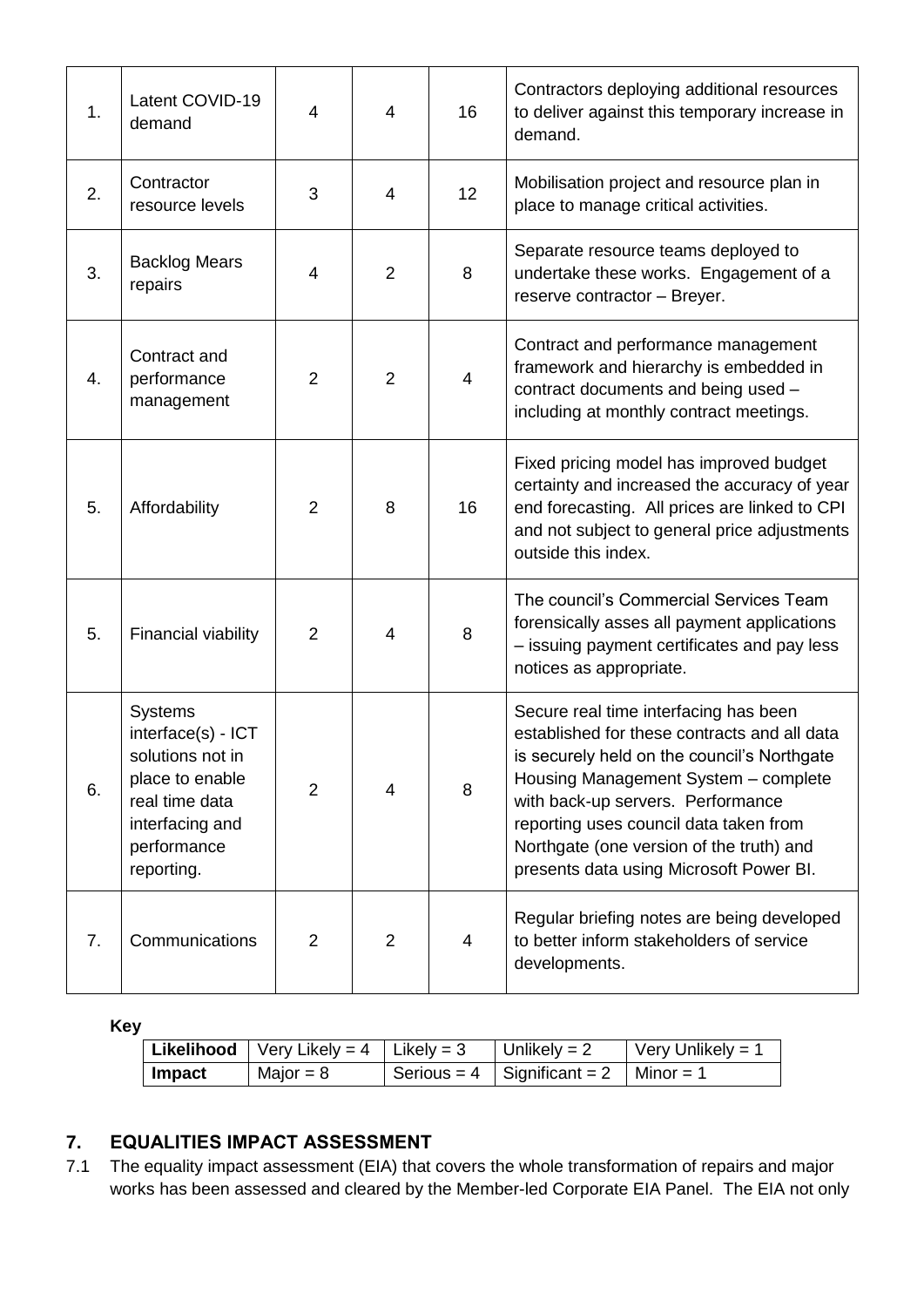mitigates negative equality issues but demonstrates that the new contracts will make tangible improvements to social equality in the borough.

# **8. COMMUNITY SAFETY**

8.1 Repair teams and neighbourhood housing teams work together in developing Estate Action Plans which, where required, include proposals to mitigate crime and disorder on estates (including antisocial behaviour) and associated work to improve safety within neighbourhoods.

# **9. ORGANISATIONAL IMPLICATIONS**

# **Environmental**

- 9.1 Wates has donated £1,500 towards the cost of mature trees in the Lambeth borough.
- 9.2 Wates planted 250 wip trees on 3 December 2021 at Brockwell Park.
- 9.3 OCO has is funding an external consultant to undertake two workshops on 'How to become Carbon Neutral'. Initial workshops will be delivered on 15 and 16 March 2022. All repairs contractors, Community Works and officers will be attending.
- 9.4 T. Brown has identified sites and are working with Council officer to kick start their pilot of the SWITCHEE solution to provide IoT (Internet of Things) data that will help support those residents who might fall into fuel poverty.
- 9.5 OpenView have started to pilot its two bulb LED solution c. 200 installed.
- 9.6 OpenView has started pilot a new technology battery for efficient emergency lighting c. 200 installed.
- 9.7 RJ Lifts have contributed £1,000 towards planting semi-mature trees.

# **Health and Wellbeing**

- 9.8 T. Brown has introduced a training programme to help all our staff recognise the signs, signals and behaviours of cuckooing and criminal exploitation to ensure that any appropriate information is recorded and referred to our customers in support of their contextualised safeguarding response to this issue. They are working closely with an approved provider (Violence and Vulnerability Unit VVU-Online) to ensure our training is bespoke and addresses the evolving issues of county lines, cuckooing, modern slavery, domestic abuse including child criminal and sexual exploitation.
- 9.9 T. Brown have deployed their 'Don't Walk By' app to all staff. Weekly reports are sent to Lambeth Officers.

# **Corporate Parenting**

9.10 Wates are in current discussions with the Councils' Children's Services to design a programme for care leavers with a view to offering a bespoke offer around pre-employment training and work experience.

# **Staffing and accommodation**

9.11 Not applicable.

# **Responsible Procurement**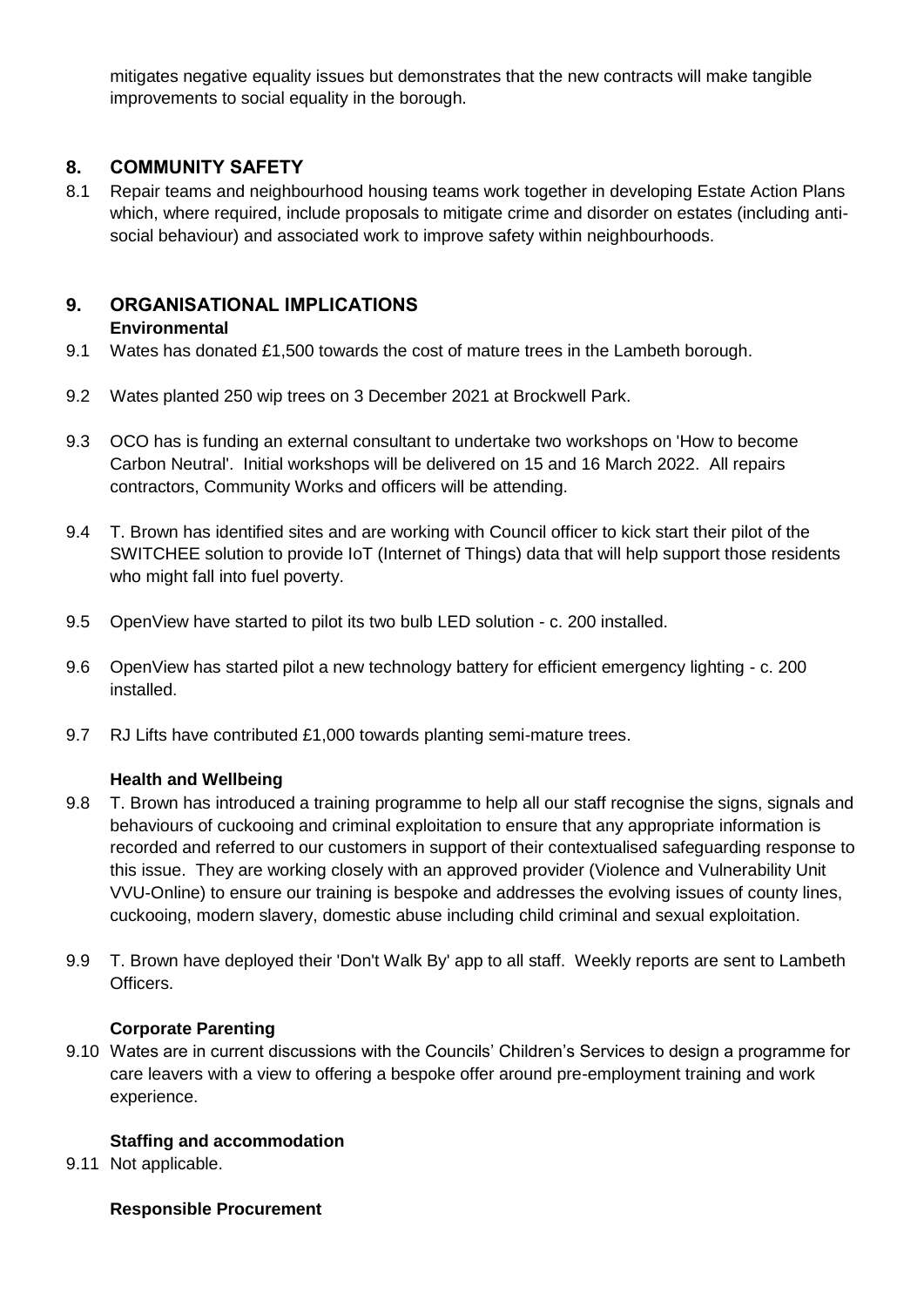9.12 The council's responsible procurement policy and associated requirements were embedded into the tender and contract design process – and resulted in a large number of contract commitments.

#### *Contract Commitments*

- 9.13 Social, environmental and economic value were an integral focus of the new contracts. This resulted in 275 separate social, economic and environmental commitments and a further commitment from contractors to make cash contributions into the council's Social Value Programme as part of their Corporate Social Responsibility activities. £68,000 has been directly contributed into the Programme so far and has helped fund a number of social and charitable projects with Lambeth.
- 9.14 Specific projects and initiatives achieved to date are outlined below. To ensure there is a continued commitment to social value from the 10 contracts, a dedicated Social Value Manager post has been created that continuously monitors this activity and regularly meets with all contractors to keep momentum and coordinate activities.

#### *Education and Learning*

- 9.15 Wates has recently appointed a Carpenter Apprentice, starting in Feb 2022.
- 9.16 Wates has arranged for a Lambeth Council resident to join them for 2 weeks' work experience from 14 February 2022 – they will assist with their cv and LinkedIn profiles also.
- 9.17 Wates has been mentoring 3 young students from Southbank UTC in Lambeth for the past 12 weeks. On 7 February 2022, Wates met with the students in person to review their CVs and offer one of the students work experience in the Wates site office in Streatham.
- 9.18 Wates are in discussions with Lambeth College and Career Ready to develop a programme for students, which includes mentoring and internships.
- 9.19 2 Lambeth residents have signed-up and are actively participating in the Wates Learning Portal.
- 9.20 10 young women (Lambeth residents) are now being actively supported by Wates following engagement with the Young Womens Trust.
- 9.21 Fortem has engaged with 14 young people from the Lillian Baylis Technology School following attendance at the schools careers fair. They have been interviewed for work experience and possible careers.
- 9.22 Fortem apprenticeship Week is in February and is working collaboratively with Lillian Baylis Technology School to celebrate that.
- 9.23 T Brown has employed a domestic gas apprentice who lives in Brixton started 24<sup>th</sup> January 2022.
- 9.24 T. Brown has recently employed a local resident as a domestic gas installing surveyor.
- 9.25 T Brown has completed a resident work experience session of 8 weeks. A second work experience session also 8 weeks started on 17<sup>th</sup> February 2022.
- 9.26 OCO has recently employed a gas apprentice following a referral from Lambeth Social Services.
- 9.27 MPS has given residents access to MPS Pathways this is a website full of training and coaching courses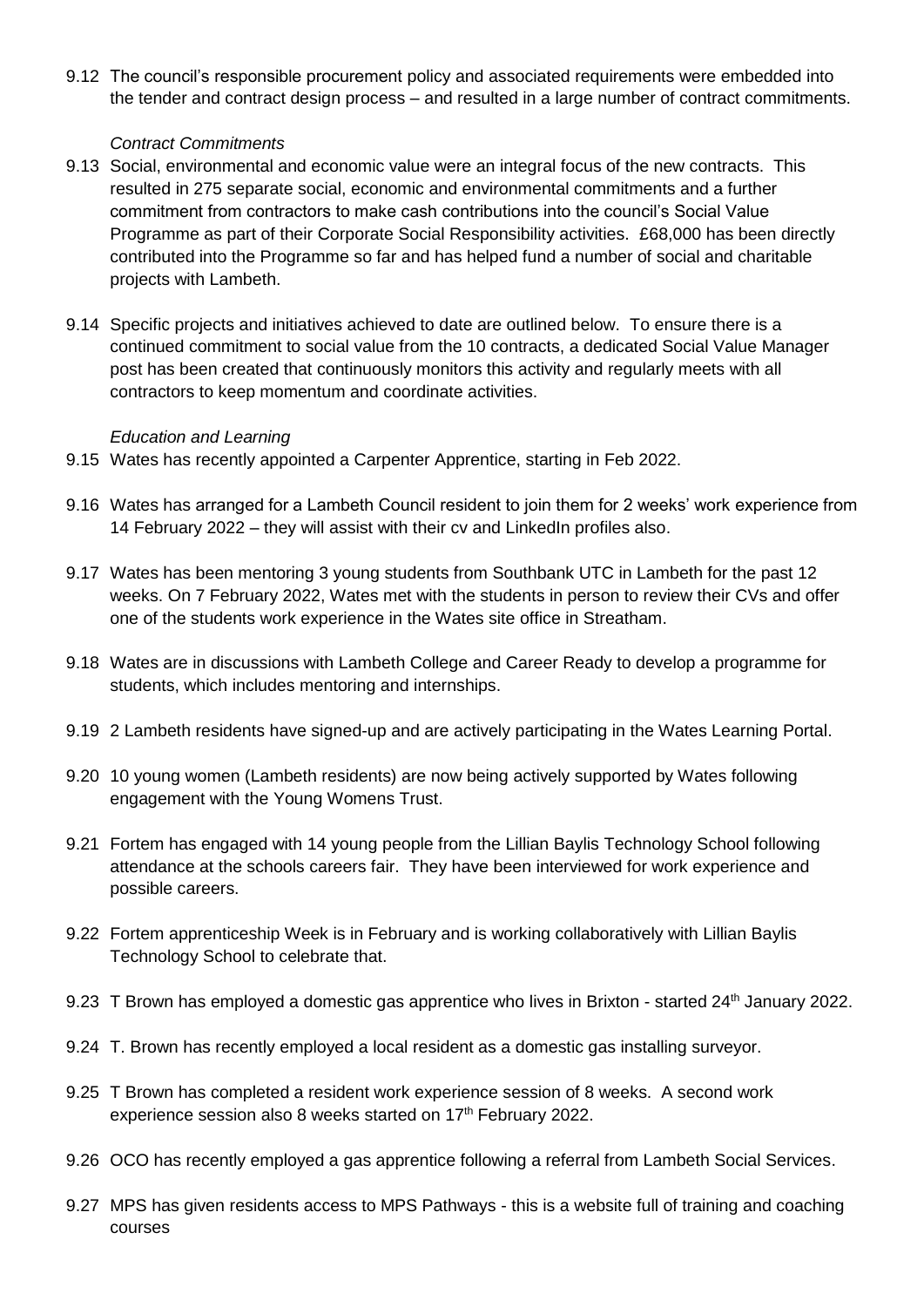- 9.28 Open View has given all residents access to its online CV writing course.
- 9.29 OpenView has given all residents access to its online energy saving 'hints and tips' video.
- 9.30 Amalgamated Lifts has employed two lift apprentices one is a Brixton resident. Both have successfully passed a quarterly review of progress.

#### *Jobs, Earnings & Business*

- 9.31 Wates has spent over £1m with local supply chains to date
- 9.32 Wates working in partnership with Ingeus and is advertising 6 job roles with Ingeus.
- 9.33 Fortem employ 14 staff that live in Lambeth.
- 9.34 Fortem publish all job opportunities weekly on Opportunity Lambeth. To date this has included trade opportunities and opportunities for 10 new contact centre agents.
- 9.35 T. Brown is working with Council staff to organise a Jobs Fair in March 2022. Apprentice recruitment will take place in Spring 2022.
- 9.36 NRT group is advertising for two level 2 apprenticeships and one level 3 electrical apprenticeship targeting Lambeth residents and priority groups.
- 9.37 NRT group has recently employed a Lambeth resident as an electrical improver.
- 9.38 OpenView is working with the council to recruit a new Electrician from th.e Lambeth.
- 9.39 RJ Lifts has recently employed 3 operatives who live in Lambeth
- 9.40 Amalgamated Lifts is in direct contact with the Soul Shack Lambeth social enterprise offering mentoring and business support.

#### *Community Participation*

- 9.41 Wates has continued to deliver the Eco Green Schools programme with Heathbrook Primary School and it carried out a litter pick in December.
- 9.42 Wates staff have delivered 94 hours volunteering across Lambeth.
- 9.43 Wates has engaged with Lambeth to fund and help deliver a replacement pond pump at Finch Court (sheltered scheme). It will also provide some fish for the residents to enjoy
- 9.44 On Wednesday 20 October Fortem offered a maintenance action day at Cottons Gardens Estate. Several operatives and volunteers provided a combination of litter picking and a repairs service with additional services for elderly and vulnerable tenants. The tasks completed included fitting a new toilet seat for a vulnerable resident and helping an elderly lady with easing her new windows which she was finding it difficult to open.
- 9.45 T. Brown continue to work with Millenium community solutions to finish work at Portobello Hall as well as investing in and maintaining community benches.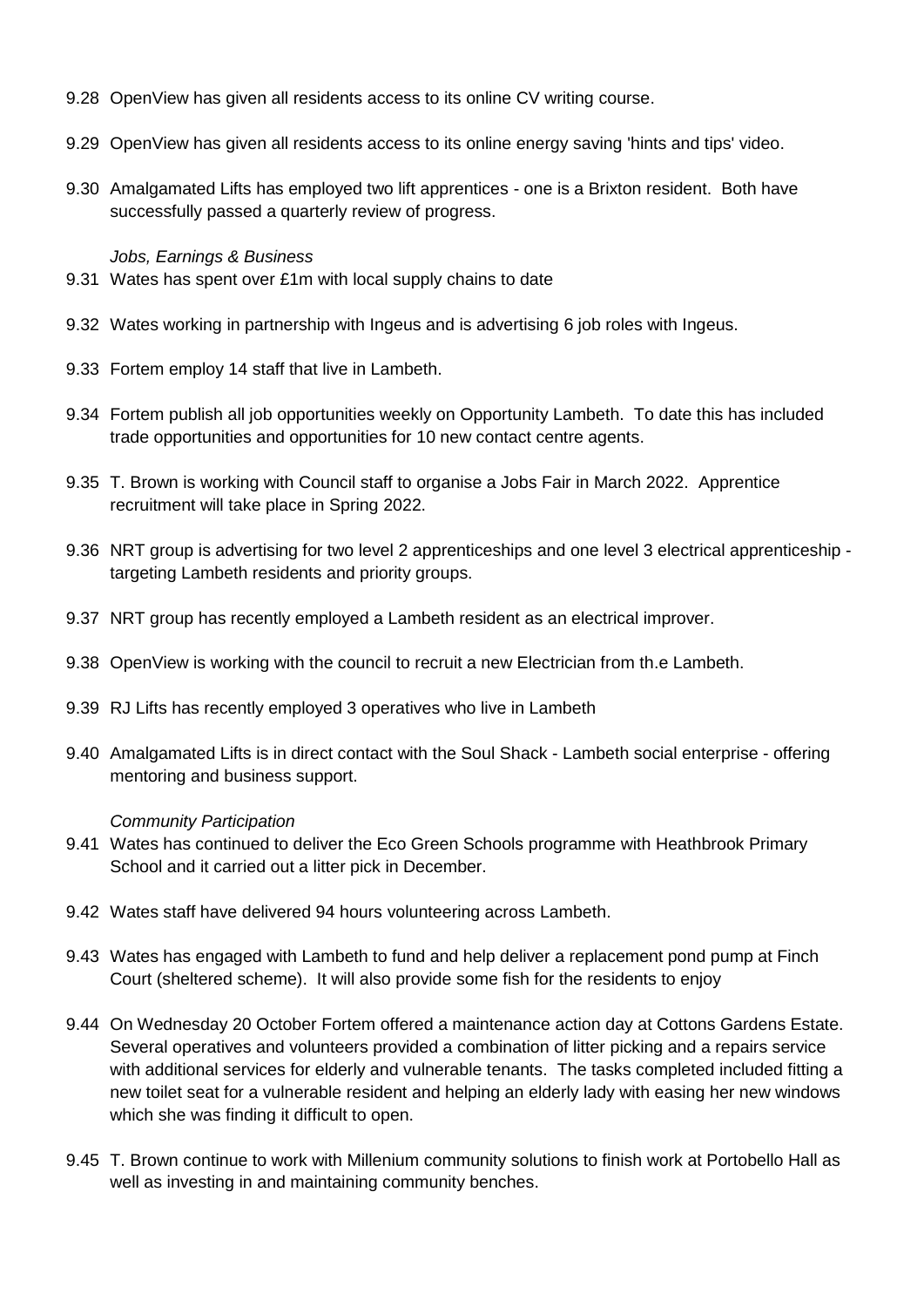- 9.46 T Brown have donated £5,000 to Millenium Community Solutions, £1,000 to UpCycle and £3,800 to mature tree planting (to improve air quality and reduce flood risk).
- 9.47 T. Brown's Finance Director is providing mentoring support to the Founder of upCYCLE) to enable it to move it into a Social Enterprise.
- 9.48 OCO has re-painted and undertaken some general repairs to Southwyck House working on behalf of Millenium Community Solutions.
- 9.49 OpenView is working with Neighbourhood Housing Managers to take part in on-going Estate Action Days
- 9.50 Amalgamated Lifts is working with Neighbourhood housing managers to support estate action days.
- 9.51 NRT Group has donated £10k in cash £3k to Lambeth Tigers Football Team, £1.5k to mature tree planting and £5k to Young Epilepsy UK to support a young Lambeth resident.

# **10. CONTRACT TIMETABLE**

| <b>Activity (Arbitration Process)</b> | <b>Proposed Date</b> |
|---------------------------------------|----------------------|
| Contract commencement                 | 12 July 2021         |
| Contract meetings                     | Monthly              |
| Annual review                         | 11 July 2022         |
| Contract review                       | 11 July 2024         |
| Early termination option              | 11 July 2025         |
| Contract expiry                       | 11 July 2027         |